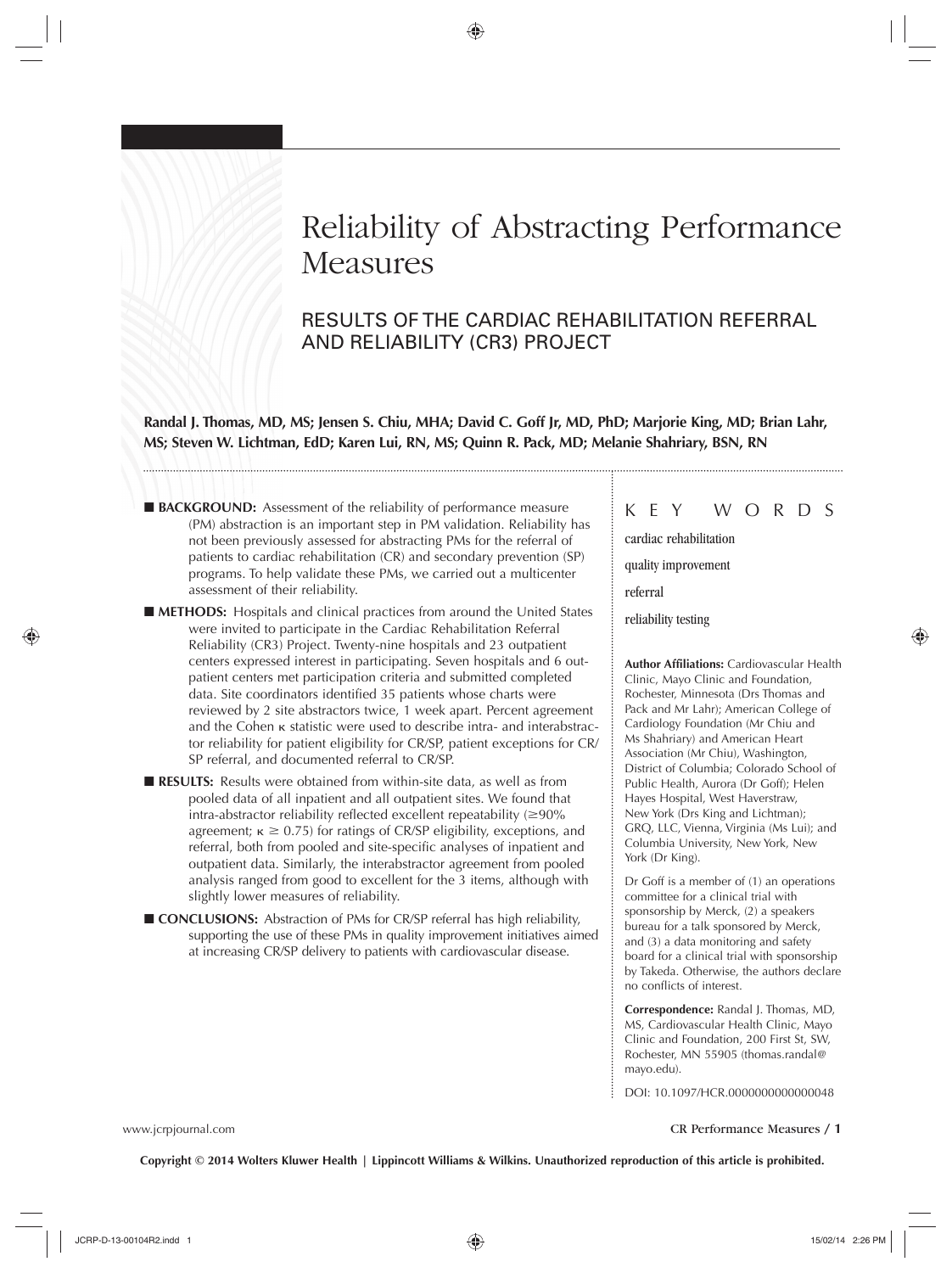Cardiac rehabilitation (CR) and secondary prevention (SP) services are significantly associated with positive health outcomes in patients with cardiac disorders,<sup>1-7</sup> yet only a minority of eligible patients ever participate in CR/SP.<sup>8-10</sup> The American Association of Cardiovascular and Pulmonary Rehabilitation (AACVPR), the American College of Cardiology Foundation (ACCF), and the American Heart Association (AHA)<sup>11</sup> have developed, and the National Quality Forum has endorsed, performance measures (PMs) for CR/SP referral to increase the delivery of  $CR/SP$  to appropriate patients (see Table 1).<sup>12-17</sup> In addition, the Centers for Medicare & Medicaid Services has included these measures in the Physician Quality Reporting System and will begin reporting audits of these PMs in the outpatient setting in 2015.

Assessment of the reliability of data collection for performance measurement is an important step included in the ACCF/AHA methodology for the development and identification of high-value PMs.<sup>18,19</sup> However, to our knowledge, no studies have been published that have evaluated the reliability of collecting CR/SP PMs. To address this need, and to respond to the National Quality Forum requirements to provide such data as part of their endorsement process, we carried out a multisite study, the Cardiac Rehabilitation Referral Reliability (CR3) Project, aimed at analyzing the reliability of abstracting the CR/SP PMs from inpatient and outpatient records.

# **METHODS**

Hospitals and outpatient cardiology practices in the United States were identified from the ACCF, AHA, and AACVPR databases and were invited to participate. We sought various hospitals and clinics, on the basis of

| Program From an Inpatient and Outpatient Setting <sup>12,15</sup> |                                                                                                                                                                                                                                                                                                                                                                                                                                                                                                    |  |  |  |  |
|-------------------------------------------------------------------|----------------------------------------------------------------------------------------------------------------------------------------------------------------------------------------------------------------------------------------------------------------------------------------------------------------------------------------------------------------------------------------------------------------------------------------------------------------------------------------------------|--|--|--|--|
| Component                                                         | <b>Details</b>                                                                                                                                                                                                                                                                                                                                                                                                                                                                                     |  |  |  |  |
| Inpatient setting                                                 |                                                                                                                                                                                                                                                                                                                                                                                                                                                                                                    |  |  |  |  |
| Performance measure                                               | All patients hospitalized with a primary diagnosis of an acute myocardial infarction or chronic stable angina, or<br>who during hospitalization have undergone coronary artery bypass graft surgery, a percutaneous coronary<br>intervention, cardiac valve surgery, or cardiac transplantation are to be referred to an early outpatient cardiac<br>rehabilitation/secondary prevention program                                                                                                   |  |  |  |  |
| Numerator                                                         | The number of eligible patients with a qualifying event/diagnosis who have been referred to an outpatient cardi-<br>ac rehabilitation program before hospital discharge or have a documented medical or patient-centered reason<br>why such a referral was not made                                                                                                                                                                                                                                |  |  |  |  |
| Denominator                                                       | The number of hospitalized patients in the reporting period hospitalized with a qualifying event/diagnosis who<br>do not meet any of the exception criteria                                                                                                                                                                                                                                                                                                                                        |  |  |  |  |
| Exceptions                                                        | Patient-oriented factors (eg, patient discharged to a nursing care facility for long-term care)                                                                                                                                                                                                                                                                                                                                                                                                    |  |  |  |  |
|                                                                   | Medical factors (eg, patient deemed to have a medically unstable, life-threatening condition)                                                                                                                                                                                                                                                                                                                                                                                                      |  |  |  |  |
|                                                                   | Health care system factors (eg, lack of cardiac rehabilitation program near a patient home)                                                                                                                                                                                                                                                                                                                                                                                                        |  |  |  |  |
| Outpatient setting                                                |                                                                                                                                                                                                                                                                                                                                                                                                                                                                                                    |  |  |  |  |
| Performance measure                                               | All patients evaluated in an outpatient setting who within the past 12 months have experienced an acute myo-<br>cardial infarction, coronary artery bypass graft surgery, a percutaneous coronary intervention, cardiac valve<br>surgery, or cardiac transplantation, or who have chronic stable angina and have not already participated in an<br>early outpatient cardiac rehabilitation/secondary prevention program for the qualifying event/diagnosis are to<br>be referred to such a program |  |  |  |  |
| Numerator                                                         | The number of patients in an outpatient clinical practice who have had a qualifying event/diagnosis during the<br>previous 12 months, who have been referred to an outpatient cardiac rehabilitation program                                                                                                                                                                                                                                                                                       |  |  |  |  |
| Denominator                                                       | The number of patients in an outpatient clinical practice who have had a qualifying event/diagnosis during the<br>previous 12 months and who do not meet any of the exception criteria, and who have not already participat-<br>ed in an outpatient cardiac rehabilitation program since the qualifying event.                                                                                                                                                                                     |  |  |  |  |
| Exceptions                                                        | Patient oriented factors (eg, patient discharged to a nursing care facility for long-term care)                                                                                                                                                                                                                                                                                                                                                                                                    |  |  |  |  |
|                                                                   | Medical factors (eg, patient deemed to have a medically unstable, life-threatening condition)                                                                                                                                                                                                                                                                                                                                                                                                      |  |  |  |  |
|                                                                   | Health care system factors (eg, lack of cardiac rehabilitation program near a patient home)                                                                                                                                                                                                                                                                                                                                                                                                        |  |  |  |  |
|                                                                   | $\lambda$ , i.e., i.e., i.e., i.e., i.e., i.e., i.e., i.e., $\lambda$ , $CCE$ , $\lambda$ , $\lambda$ , $C = \frac{1}{2}$ , $C = \frac{1}{2}$ , $\lambda$ , $\lambda$                                                                                                                                                                                                                                                                                                                              |  |  |  |  |

**Table 1 • AACVPR/ACCF/AHA Performance Measures for Referral to a Cardiac Rehabilitation** 

Abbreviations: AACVPR, American Association of Cardiovascular and Pulmonary Rehabilitation; ACCF, American College of Cardiology Foundation; AHA, American Heart Association.

#### **2** / Journal of Cardiopulmonary Rehabilitation and Prevention 2014;34:00-00 www.jcrpjournal.com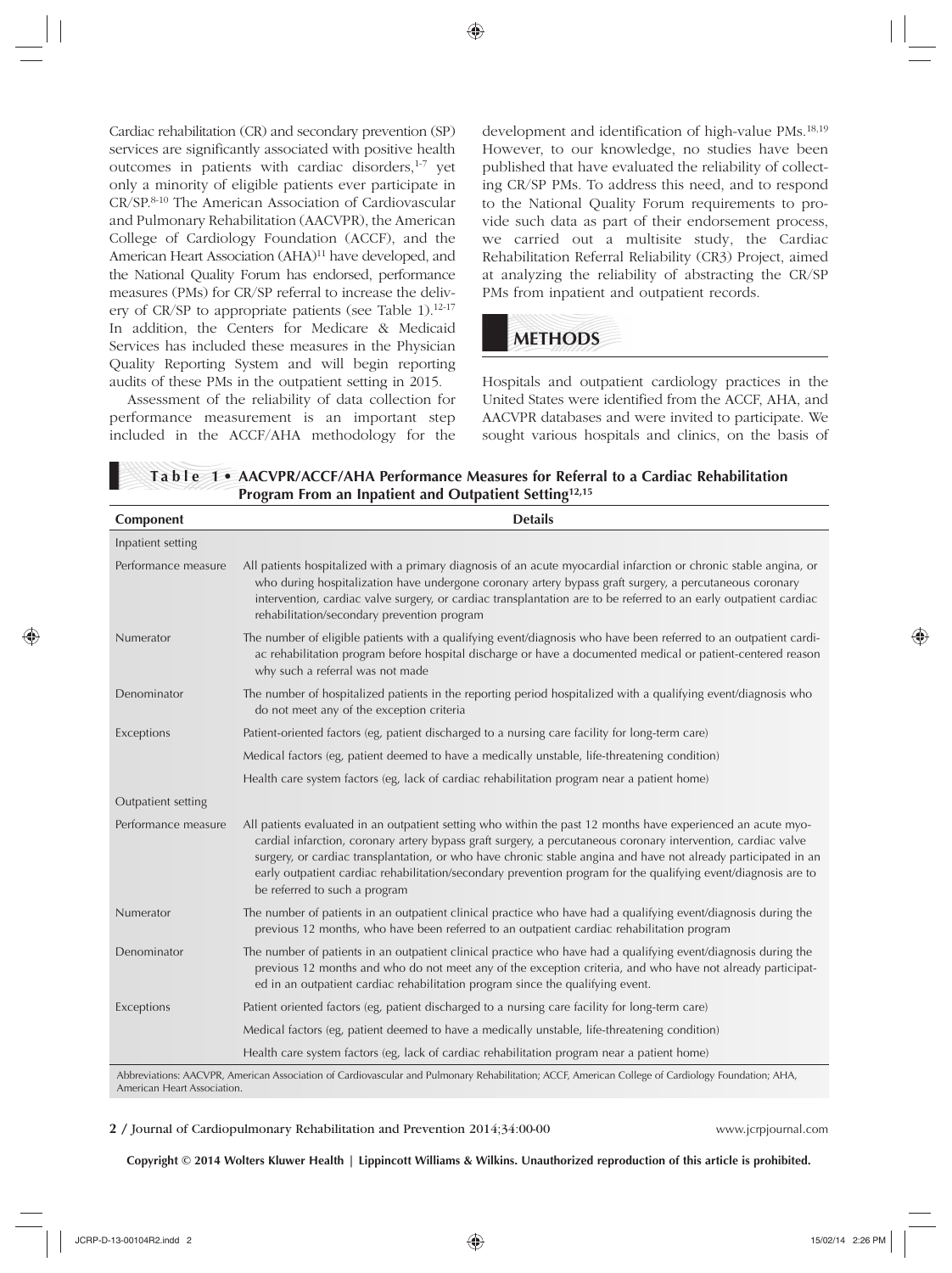

**Figure 1.** Recruitment of participating centers in the CR3 Project. AACVPR indicates American Association of Cardiovascular and Pulmonary Rehabilitation; CR, cardiac rehabilitation; CR3, Cardiac Rehabilitation Referral Reliability; NCDR, National Cardiovascular Data Registry.

different geographical locations, community sizes, and hospital/practice types/sizes (Figure 1). All 540 outpatient cardiology practices that were members of the ACCF outpatient quality and outcomes data registry (known as the PINNACLE network) as of October 1, 2011, were invited by e-mail to participate in the CR3 Project as outpatient sites. The PINNACLE Network helps cardiovascular teams achieve practice success through quality measurement, performance improvement, and peer-to-peer learning through an interactive community that connects practices across the country. In addition, an invitation to participate in the CR3 Project as an inpatient and/or an outpatient site was sent by e-mail to 2916 members of AACVPR, and targeted invitations were sent to 5 board members, 6 past presidents, and 11 committee chairs of the AACVPR, as well as to the CR/SP programs that were participating in the Wisconsin State Cardiac Rehabilitation Registry (70 centers) and the Montana State Cardiac Rehabilitation Registry (145 programs). Twenty-nine hospitals and 23 outpatient practices responded, expressing interest in participating in the project.

On the basis of available resources to carry out the CR3 Project, we initially planned to include a maximum of 12 sites in the project, with varied geographical locations and center characteristics. An additional site was added, since it was able to participate without the need for CR3 Project resources, resulting in a total of 7 inpatient and 6 outpatient practices that participated in the project. Inclusion criteria included a willingness to participate and ability to (1) provide a study coordinator and 2 separate chart abstractors, (2) complete the project within the specified timeline, and (3) obtain local institutional review board clearance to carry out the project in their setting. Once each hospital and practice completed and submitted their required data, they were sent a small incentive

as a token of appreciation for their participation and submission of complete project data from their site (\$200 gift card). Completed data were received from 7 hospitals and 6 outpatient cardiology practices.

#### **Chart Abstraction**

For inpatient facilities, charts of patients who had an index hospitalization (ie, a hospitalization for a cardiac event that is a qualifying diagnosis or procedure for CR/SP) between August 1, 2009, and August 1, 2010, were eligible for review and inclusion. For outpatient centers, charts of patients who had an outpatient visit between August 1, 2009, and August 1, 2010, were eligible for review and inclusion. However, since the PM allows as long as 12 months for a patient to complete CR/SP following a qualifying cardiac event, chart abstraction included a search for a qualifying cardiac event between August 1, 2009, and August 1, 2010, along with a search of records for up to 12 months after the cardiac event, to search for documentation of CR/SP referral during that time period.

Study sites designated 1 study coordinator and 2 chart abstractors. Each study coordinator identified 35 patients from a consecutive sample of patients: 30 patients with an eligible diagnosis for CR/SP referral, and 5 without an eligible diagnosis for CR/SP (see later for additional details). The 2 abstractors at each site reviewed the same 35 patient records that had been selected from their site twice (once at baseline and again 1 week later). Abstractors had a range of experience reviewing charts, from less than 1 month to greater than 5 years.

Abstractors were blinded as to which patients in their sample had a qualifying diagnosis and which patients had exceptions for CR/SP. Only the site coordinator, who did not participate in the abstraction process, had access to this information. Patients considered to have qualifying events for CR/SP, as defined by the Centers for Medicare & Medicaid Services and therefore as specified in the PM, had 1 or more of the following: myocardial infarction, percutaneous coronary intervention, coronary artery bypass graft surgery, heart valve surgery, heart transplantation surgery, and chronic stable angina. Patients without a qualifying event, for the purpose of this abstraction project, were to have had documented 1 or more of the following diagnoses that are not currently considered by the Centers for Medicare & Medicaid Services to be a covered indication for CR/SP:

- *For inpatient centers:* atrial fibrillation, heart failure, or syncope during the index hospitalization period under review (with no documented qualifying events for CR during that same hospitalization).
- *For outpatient centers*: atypical chest pain, palpitations, or dyspnea during the 12 months before the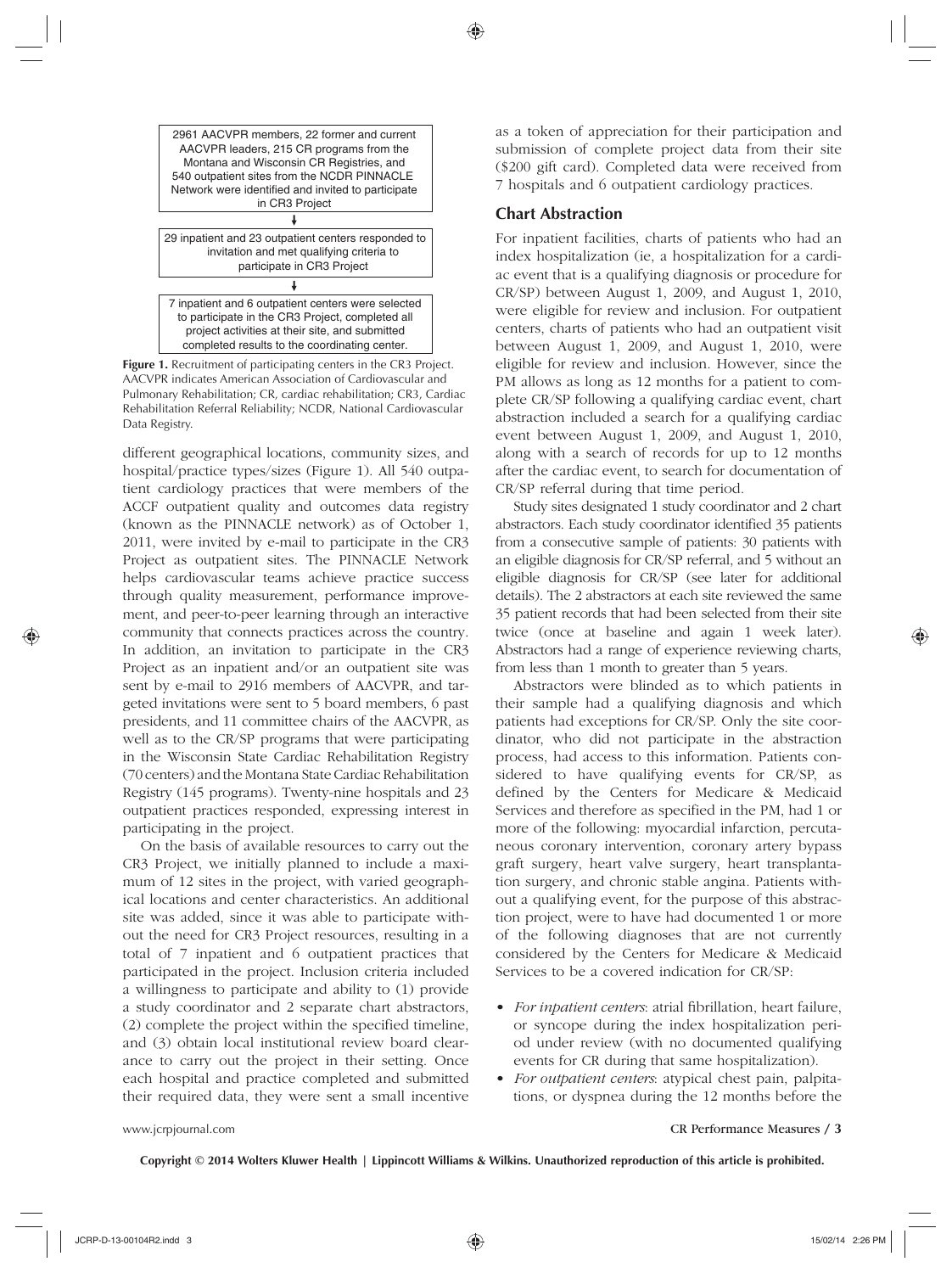index outpatient visit (with no documented qualifying events for CR referral during that same time period).

The CR3 Project workgroup created chart abstraction forms, site coordinator instructions, abstractor instructions, a frequently asked questions document, and site tracking forms to allow the study coordinator to track and report site-specific results for intraabstractor (1 abstractor reviewing the chart 2 times) and interabstractor (2 abstractors reviewing 1 chart) reliability. The workgroup held a kickoff call with each center's study coordinator to train them before the start of the CR3 Project. Thereafter, the workgroup communicated weekly with site coordinators to address any questions or operational concerns that arose. The training of site coordinators was carried out during one or two 1-hour conference calls before starting the project. When coordinators had questions, they contacted the staff liaison to the CR3 working group directly by e-mail or telephone. New questions and their corresponding answers were communicated weekly to all site coordinators. The entire project took approximately 20 weeks to complete (October 2011 through February 2012).

#### **Definitions**

The following definitions were developed for use in the study.

Eligible patients for CR/SP referral:

- Inpatient: a patient who survived the index hospitalization and who had a qualifying event/diagnosis for referral to CR/SP during the index hospitalization period under review.
- Outpatient: a patient who had a qualifying event/ diagnosis for referral to CR/SP within the previous 12 months before the index outpatient visit.

Patients not eligible for CR/SP referral:

- Inpatient: a patient who had a cardiac event/diagnosis (atrial fibrillation, heart failure, or syncope for purposes of this study) during the index hospitalization period under review and no indication for CR/SP referral as specified in the PM.
- Outpatient: a patient who had a cardiac event/diagnosis (atypical chest pain, palpitations, or dyspnea for purposes of this study) during the 12 months before the index outpatient visit and no indication for CR/SP referral as specified in the PM.

CR/SP referral:

• Inpatient: documentation in patient hospital medical records that the patient was referred to an outpatient CR/SP program.

• Outpatient: documentation in patient outpatient clinical medical records that the patient has been referred to an outpatient CR/SP program within 12 months after a qualifying event/diagnosis.

For purposes of this project, documentation in the medical record could include any of the following sources: hospital discharge summaries, office notes, clinical notes and medical records, orders (written/ electronic), prescriptions (eg, contact information for CR/SP specialist), or other parts of the clinical record that documents patient information.

#### **Exceptions**

Because there are valid reasons why certain patients should not be referred to a CR/SP program, exceptions to the CR/SP measures are allowed. When a clinician is allowed to document exceptions, he or she is given the flexibility to decide whether or not to institute a given intervention/process depending upon the overall benefits and risks to the patient. Exceptions allow clinicians this flexibility without the threat of being "penalized" for not referring a patient to CR/SP. Without the presence of exceptions, potential negative unintended consequences could arise, such as forcing CR/SP on patients who are unstable. Furthermore, analysis of exception rates for quality improvement purposes allows providers and health systems to test the effects of process changes within their practices and communities that may facilitate CR/SP referral. Relatively few patients would be expected to qualify for an exception to CR/SP referral. Such exceptions would generally be limited to factors that may make CR/SP unsafe or ineffective, or lack of accessibility to a CR/SP program within a reasonable commuting distance.

Such exceptions would generally be limited to factors that may make CR/SP unsafe or ineffective, or that otherwise prohibit access to a CR/SP program. Examples of exceptions from referral to CR/SP include:

- Patient exceptions (eg, patient resides in a longterm nursing care facility)
- Medical exceptions (eg, presence of an acute medical condition that makes the patient unstable and unsafe for exercise training)
- System exceptions (eg, lack of an available CR/SP) program within 60 minutes of travel time from the patient home)

Since the measures look only at whether patients were referred, not whether they enrolled, patient refusal was not considered to be an exception. If a health care provider recommended CR/SP referral to a patient, the patient refused the referral, and the provider documented the patient refusal, then that encounter was judged to have met the PM since the

**4** / Journal of Cardiopulmonary Rehabilitation and Prevention 2014;34:00-00 www.jcrpjournal.com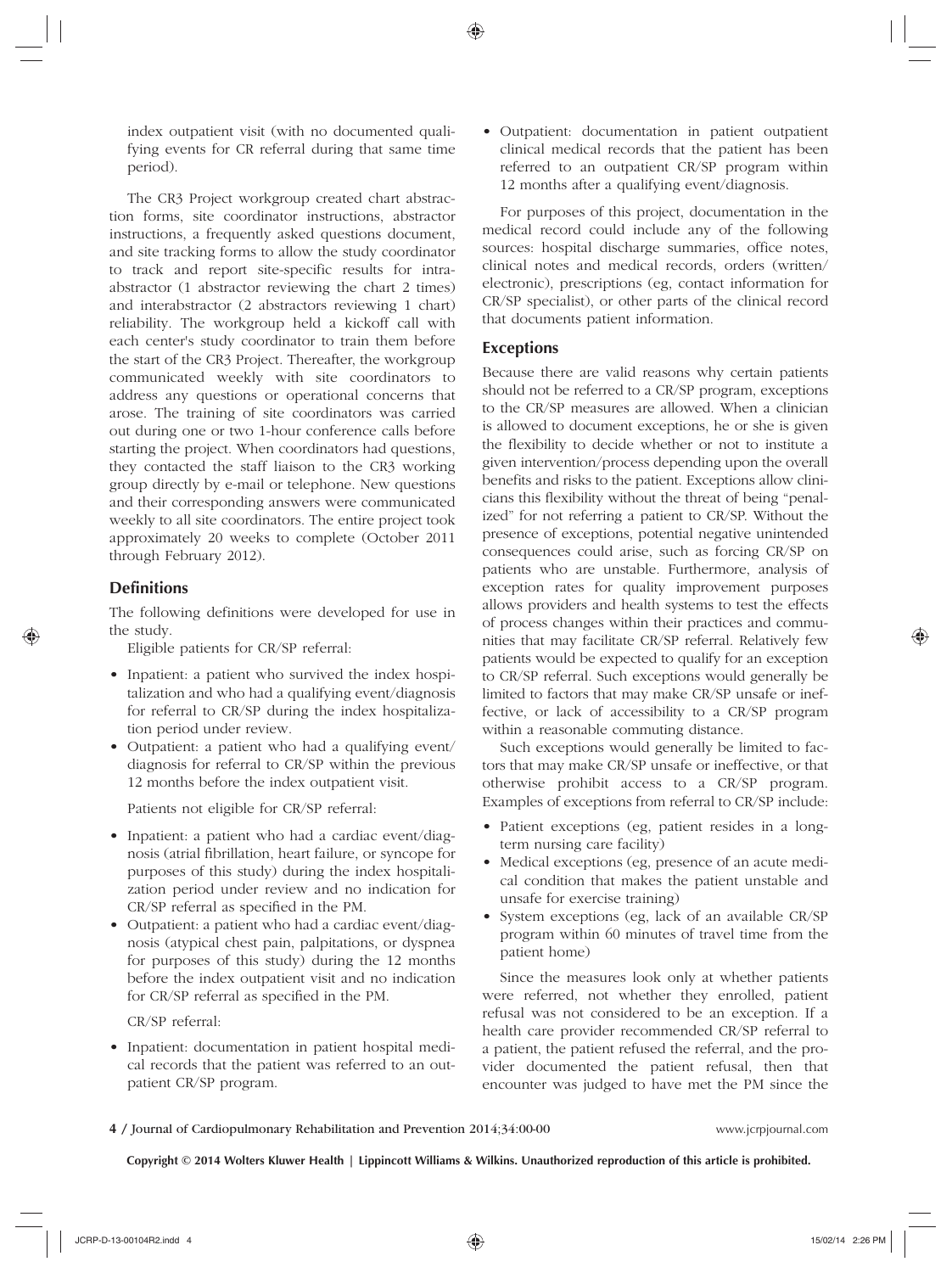provider complied with the expectation to recommend referral to CR/SP.

#### **Data Analyses**

Both the Cohen κ statistic and percent agreement were used to measure the intra- and interabstractor reliability for the following qualitative ratings: (1) documented eligibility for CR/SP referral, (2) exception documented for CR/SP referral, and (3) documentation of CR/SP referral. The κ statistic is a chancecorrected index of agreement ranging from −1 to 1, with  $\kappa$  < 0 representing observed agreement worse than that due to chance alone. We interpreted a κ greater than 0.75 as excellent, 0.40 to 0.75 as fair to good, and less than 0.40 as poor, following the guidelines of Fleiss et al.<sup>20</sup> Unlike the  $\kappa$  statistic, percent agreement does not take into account the agreement occurring by chance but can be informative in situations for which the prevalence of a given response is very high or low and the interpretation based solely on the value of κ may be misleading. This phenomenon, known as the  $\kappa$  paradox, <sup>21,22</sup> occurs when the observed proportion of agreement is high but the value of the κ statistic is low.

For brevity, intra-abstractor reliability is reported for only 1 of the 2 abstractors (arbitrarily designated "abstractor 1" at each site), and interabstractor reliability only for the initial set of ratings (ie, "time 1"). Stratifying on inpatient versus outpatient setting, reliability was analyzed (1) on the overall group with sites pooled together and (2) within sites and summarizing the site-specific results across the overall group. All analyses were performed using the SAS statistical software package (version 9.2, SAS Institute Inc, Cary, NC).

## **RESULTS**

Characteristics of the 234 inpatients and 211 outpatients (total 445) included in the CR3 Project are shown in Table 2. Most patients from both inpatient and outpatient sites were male, white, and younger than 65 years. A total of 1746 chart reviews were performed for the CR3 Project (415 of the total 445 patient charts [93%] were reviewed as specified in the CR3 Project protocol, each 1 being reviewed 4 times [twice by each abstracter], while incomplete reporting of data resulted in 26 that were reviewed only 3 times each and 4 that were each reviewed only twice).

Participating centers represented various practice types and settings, including the following: rural, suburban, or urban area locations; teaching and nonteaching centers; and single specialty and multispecialty centers. One hospital was from the Pacific Northwest, 4 from the Midwest, 1 from the Northeast,

|                 | Table 2 • Sociodemographic<br><b>Characteristics of Patients in the</b><br><b>Cardiac Rehabilitation Referral</b><br><b>Reliability Project</b> |                                                                    |  |  |
|-----------------|-------------------------------------------------------------------------------------------------------------------------------------------------|--------------------------------------------------------------------|--|--|
| Characteristics | Patients From<br><b>Inpatient Sites</b><br>$(n = 234)$ , %                                                                                      | <b>Patients From</b><br><b>Outpatient Sites</b><br>$(n = 211)$ , % |  |  |
| Age, y          |                                                                                                                                                 |                                                                    |  |  |
| 18-39           | 3                                                                                                                                               | 5                                                                  |  |  |
| $40 - 64$       | 40                                                                                                                                              | 50                                                                 |  |  |
| 65-79           | 45                                                                                                                                              | 33                                                                 |  |  |
| $\geq$ 80       | 12                                                                                                                                              | 12                                                                 |  |  |
| Sex             |                                                                                                                                                 |                                                                    |  |  |
| Female          | 35                                                                                                                                              | 36                                                                 |  |  |

White 84 84 Black 8 8 8 Asian 0.5 0.5 0.5 American Indian 1 0.5

Other 5.5 5.5 5.5 Hispanic ethnicity 0.5 1

Race and ethnicity

 Native Hawaiian/ Pacific Islander

and 1 from the Southeast. Three inpatient centers used paper medical records, 5 used electronic medical records, and 2 used both. Outpatient clinics in the CR3 Project were located throughout the Midwest and in the Southeastern part of the United States. Two outpatient clinics used paper medical records and 4 used electronic medical records, while none used both.

0.5 0.5

Site abstractors involved in the CR3 Project had varying degrees of experience with chart abstraction before participating in the project, with 54% of abstractors having 2 years of experience or less and 23% having less than 1 month of experience. Among the 13 inpatient and outpatient sites, the pair of abstractors had similar levels of experience at 11 sites. Excluding the 2 sites in which the pairs of abstractors had discordant levels of experience, we found that ratings of CR/SP eligibility, exceptions, and referral were not more reliable from abstractors having more than 2 years of experience. Interestingly, some of these ratings reflected more favorable reliability in abstractors having less than 2 years of experience (data not shown). In addition, we did not find a difference between the reliability of the first abstractions and the second abstractions, suggesting that there was no "learning effect" among abstractors. The mean  $\pm$  SD

www.jcrpjournal.com CR Performance Measures / **5**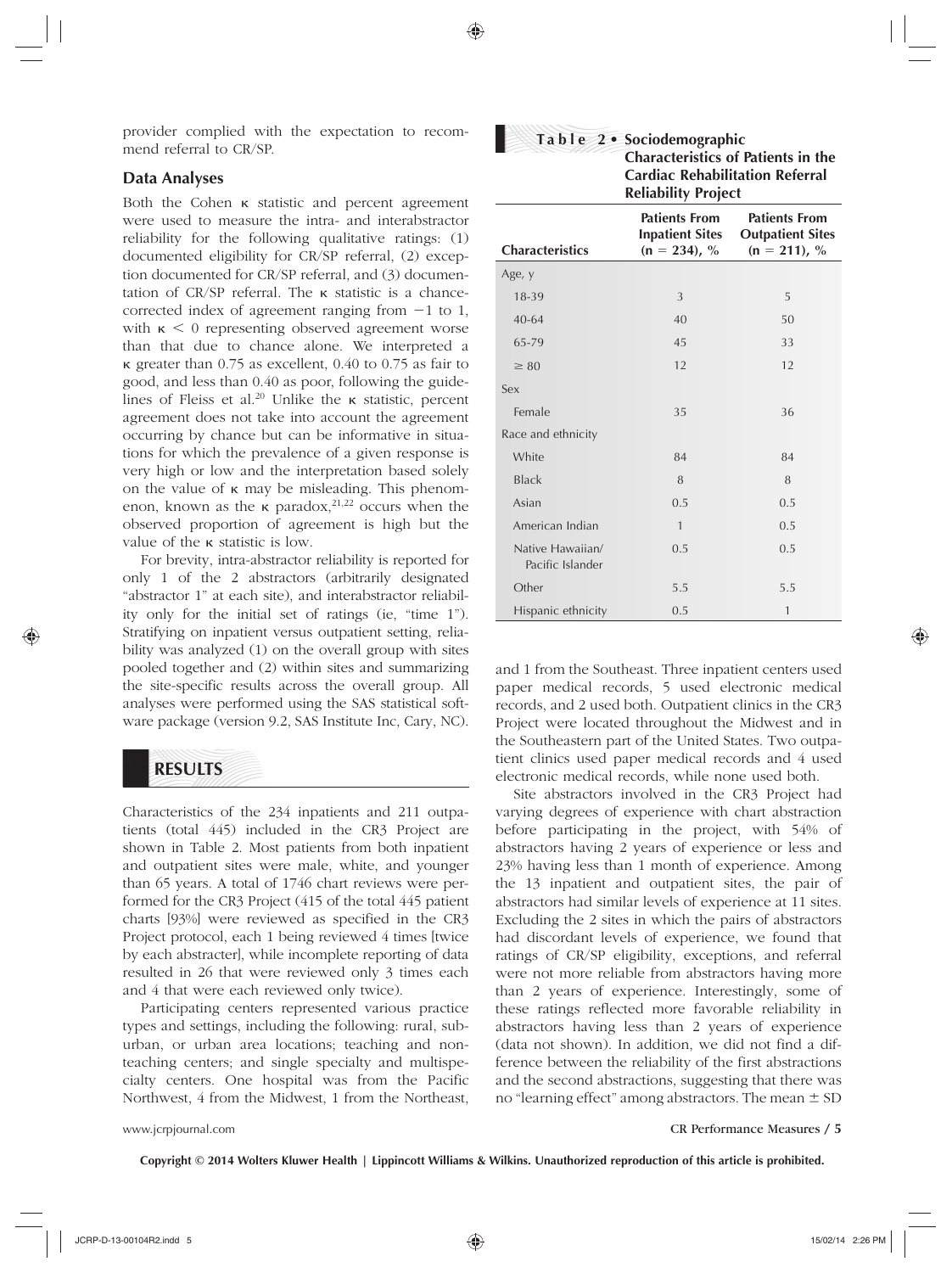time per chart abstraction, reported by abstractors, was  $4.9 \pm 3.2$  minutes for inpatient abstractions and  $6.8 \pm 4.7$  minutes for outpatient abstractions.

#### **Reliability Outcomes**

#### *Inpatient sites (Table 3)*

Intra-abstractor reliability analysis of pooled inpatient data demonstrated excellent repeatability for ratings of CR/SP eligibility (100% agreement;  $\kappa = 1.00$ ), CR/ SP exceptions (96% agreement;  $\kappa = 0.76$ ), and CR/SP referral (98% agreement;  $\kappa = 0.95$ ). On the basis of site-specific inpatient data, each of the three CR/SP items showed high percent agreement  $(\geq 90\%)$  at all sites and excellent repeatability ( $\kappa \ge 0.75$ ) in most sites (100% of sites for patient eligibility, 67% for patient exceptions, and 80% for patient referral).

Pooled analysis of inpatient sites demonstrated excellent interabstractor reliability analysis for ratings of CR/SP eligibility (94% agreement;  $\kappa = 0.77$ ) and CR/SP exceptions (97% agreement;  $\kappa = 0.79$ ), and modest agreement between abstractors for rating CR/SP referral (86% agreement;  $\kappa = 0.70$ ). Consistent with the pooled results, site-specific analyses demonstrated excellent interabstractor reliability (as measured by κ ≥ 0.75) in most inpatient sites for ratings of eligibility (71% of sites) and exceptions (67% of sites) but in less than half (40%) of sites for the rating of CR/SP referral.

#### **Outpatient sites (Table 3)**

Pooled analyses of the 6 outpatient sites demonstrated excellent intra-abstractor reliability for the 3 ratings of CR/SP eligibility, exceptions, and referral (agreement  $\geq$ 95%;  $\kappa \geq$  0.88). From site-specific analysis of intraabstractor reliability, percent agreement ≥90% was observed in all 6 sites for ratings of CR/SP eligibility and exceptions, and in all but 1 site for rating of CR/ SP referral. Likewise, excellent repeatability ( $\kappa \ge 0.75$ ) was demonstrated in most outpatient sites (100% of sites for rating of eligibility, 67% for exceptions, and 67% for referral).

Regarding interabstractor reliability for outpatient sites, pooled analyses reflected excellent agreement between abstractors for ratings of both CR/SP eligibility ( $\kappa = 0.78$ ) and CR/SP referral ( $\kappa = 0.80$ ), and poor to fair agreement in rating patient exceptions for CR/ SP referral  $(\kappa = 0.43)$ . Similarly, according to sitespecific results, excellent interabstractor reliability was observed in most (two-thirds) of the outpatient sites for rating CR/SP eligibility and in none of the sites for rating CR/SP exceptions. Interestingly, despite excellent interabstractor agreement for rating CR/SP referral obtained from pooled analysis, site-specific results varied considerably (range of κ across 6 sites, −0.07 to 1.00), with excellent reliability seen in only onethird of outpatient sites (and percent agreement less than 90% in half the sites).

|                |                    |             | <b>Percent Agreement</b>                   |                                           |                                           |                                           |
|----------------|--------------------|-------------|--------------------------------------------|-------------------------------------------|-------------------------------------------|-------------------------------------------|
|                |                    |             | Pooled Data (No. of Abstractions           |                                           | к                                         |                                           |
| <b>Setting</b> | <b>Reliability</b> | Item        | in Agreement/Total No. of<br>Abstractions) | <b>Range Across</b><br><b>Study Sites</b> | <b>Pooled Data</b><br>$(95\% \text{ Cl})$ | <b>Range Across</b><br><b>Study Sites</b> |
| Inpatient      | Intrarater         | Eligibility | 100 (232/232)                              | 100-100                                   | 1.00                                      | 1.00 to 1.00                              |
|                |                    | Exception   | 96 (189/196)                               | 90-100                                    | $0.76(0.60-0.93)$                         | 0.67 to 1.00                              |
|                |                    | Referral    | 98 (172/176)                               | 92-100                                    | $0.95(0.90-0.99)$                         | 0.62 to 1.00                              |
|                | Interrater         | Eligibility | 94 (218/231)                               | 77-100                                    | $0.77(0.65-0.89)$                         | 0.31 to 1.00                              |
|                |                    | Exception   | 97 (185/191)                               | 90-100                                    | $0.79(0.63-0.95)$                         | 0.66 to 0.91                              |
|                |                    | Referral    | 86 (148/172)                               | 58-100                                    | $0.70(0.59-0.81)$                         | 0.23 to 1.00                              |
| Outpatient     | Intrarater         | Eligibility | 98 (191/194)                               | 97-100                                    | $0.94(0.87-1.00)$                         | 0.88 to 1.00                              |
|                |                    | Exception   | 99 (146/148)                               | 92-100                                    | $0.89(0.74-1.00)$                         | 0.70 to 1.00                              |
|                |                    | Referral    | 95 (130/137)                               | 68-100                                    | $0.88(0.79-0.96)$                         | 0.39 to 1.00                              |
|                | Interrater         | Eligibility | 94 (190/203)                               | 81-100                                    | $0.78(0.66-0.89)$                         | 0.46 to 1.00                              |
|                |                    | Exception   | 95 (139/146)                               | 83-100                                    | $0.43(0.09-0.78)$                         | 0.40 to 0.46                              |
|                |                    | Referral    | 91 (124/136)                               | 70-100                                    | $0.80(0.70-0.91)$                         | $-0.07$ to 1.00                           |

**Table 3 • Reliability Testing Results From Pooled and Site-Specific Data Analyses From the Cardiac Rehabilitation Referral Reliability Project for Inpatient and Outpatient Sites** 

Abbreviation: CI, confidence interval.

**6** / Journal of Cardiopulmonary Rehabilitation and Prevention 2014;34:00-00 www.jcrpjournal.com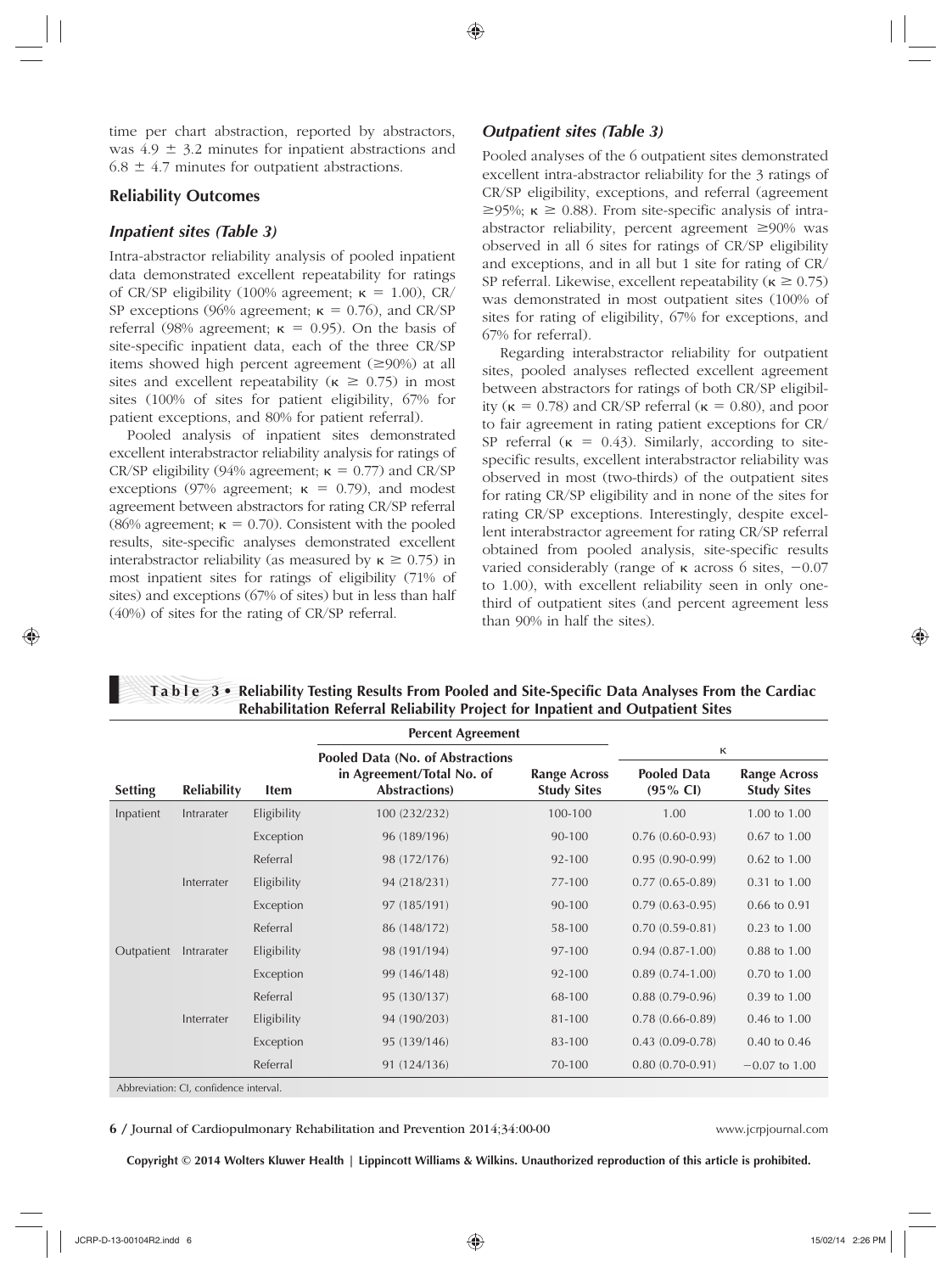### **DISCUSSION**

This study demonstrates high reliability for assessing CR/SP eligibility, referral, and exceptions by using the CR/SP outpatient and inpatient PMs. Data abstraction of patient records was performed by abstractors with varying amounts of abstraction experience at various inpatient and outpatient centers, suggesting generalizability of our findings.

Reliability testing is 1 of 3 important steps in developing high value PMs, as outlined by the ACCF/AHA Task Force on PMs.<sup>19</sup> The 3 steps include (1) construction of the measurement set, (2) assessment of feasibility and reliability of data collection, and (3) measurement of clinician performance. Construction of the CR/SP PM set has previously been reported.<sup>12-17</sup>

Our testing generally found high reliability for comparisons between abstractors for the 3 key components of the CR/SP PMs: patient eligibility for CR/SP, patient exceptions to CR/SP referral, and patient referral to CR/SP. We included 2 measures of reliability, each shedding important light on the reliability of PM abstraction: percent agreement and the κ statistic. "Percent agreement" is a helpful assessment of reliability, but given that more than 80% of patients in the study sample were eligible for CR/SP and more than 90% of patients were absent exceptions to CR/SP participation, the percent agreement may have been somewhat inflated, since by chance alone abstractors may have chosen the correct eligibility or exception status.

Conversely, the κ statistic performs best when there is nearly equal chance of study outcomes. When there is a high likelihood of 1 of the 2 outcomes, as in our study (high likelihood of CR/SP eligibility), the results of the κ analyses can underestimate true reliability because of a phenomenon known as the "kappa score paradox" in which there is high percent agreement, yet a low κ score.<sup>21,22</sup> Indeed, we observed this paradox in some centers. The true reliability of abstracting our PMs most likely lies between the results from the 2 methods of assessment we used. Since the "percent agreement" method generally suggests very high reliability of the CR/SP measures and the κ statistic generally suggests moderate to high reliability, the true reliability of the CR/SP PM would appear overall to be high.

Data abstractors reported that data abstraction time was modest for the inpatient (4.9 minutes) and outpatient (6.8 minutes) CR/SP PMs, and minimal barriers to their abstraction activities. If the CR/SP PMs are included in sets of other PMs, such as the PM set for coronary artery bypass graft surgery, for example, it is likely that efficiencies of scale will result in less time being required for the CR/SP PM assessment.

#### **Limitations**

We selected participating centers to reflect variation in the location, size, and type of centers. However, our study is based on the experience of a relatively small number of centers from around the United States that volunteered to be in the project and may not be representative of other centers from different regions.

#### **Lessons Learned**

Outpatient abstraction of the CR/SP PM data was more time-consuming and somewhat less reliable than the abstraction of inpatient data. This is explained in large part by the fact that the review of inpatient data is limited to the time of the patient index hospitalization (ie, the time of the cardiac event that qualified them for CR/SP). Review of outpatient data is broader, including a review of records for up to 12 months previous to the outpatient visit and also a review of records for up to 12 month after the outpatient visit, because of the fact that patients are eligible for CR/SP for up to 12 months following their qualifying cardiac event.

#### **Future Directions**

Health care provider education through effective communication channels is critically important to help providers understand and document appropriate exceptions to CR/SP referral, as well as the key components of CR/SP referral documentation: (1) that the patient has been referred to CR/SP, (2) that the patient has been given information and guidance to help them enroll in CR/SP, and (3) that the receiving CR/ SP program has been sent patient information to expedite CR/SP enrollment).

Current practices and existing ACCF and AHA registries only require documentation that the patient has been referred to a CR/SP program. Published evidence suggests that the use of additional communication components, as specified in the measures, may increase the predictive validity of the measures. $23$ Going forward, with the advent of better data collection systems for CR/SP referral and the ability now to track CR/SP enrollment through the AACVPR Outpatient Cardiac Rehabilitation Registry, we expect to be able to test the hypothesis that this more detailed definition of CR/SP referral will increase enrollment in CR/SP. Furthermore, computerized decision support, made more widely available through efforts to enhance the meaningful use of electronic health records, may also provide value by increasing the ability to track and improve the appropriate utilization of CR/SP.

Reliability of CR/SP PM abstraction is high. Data abstractors reported minimal barriers to the abstraction

www.jcrpjournal.com CR Performance Measures / **7**